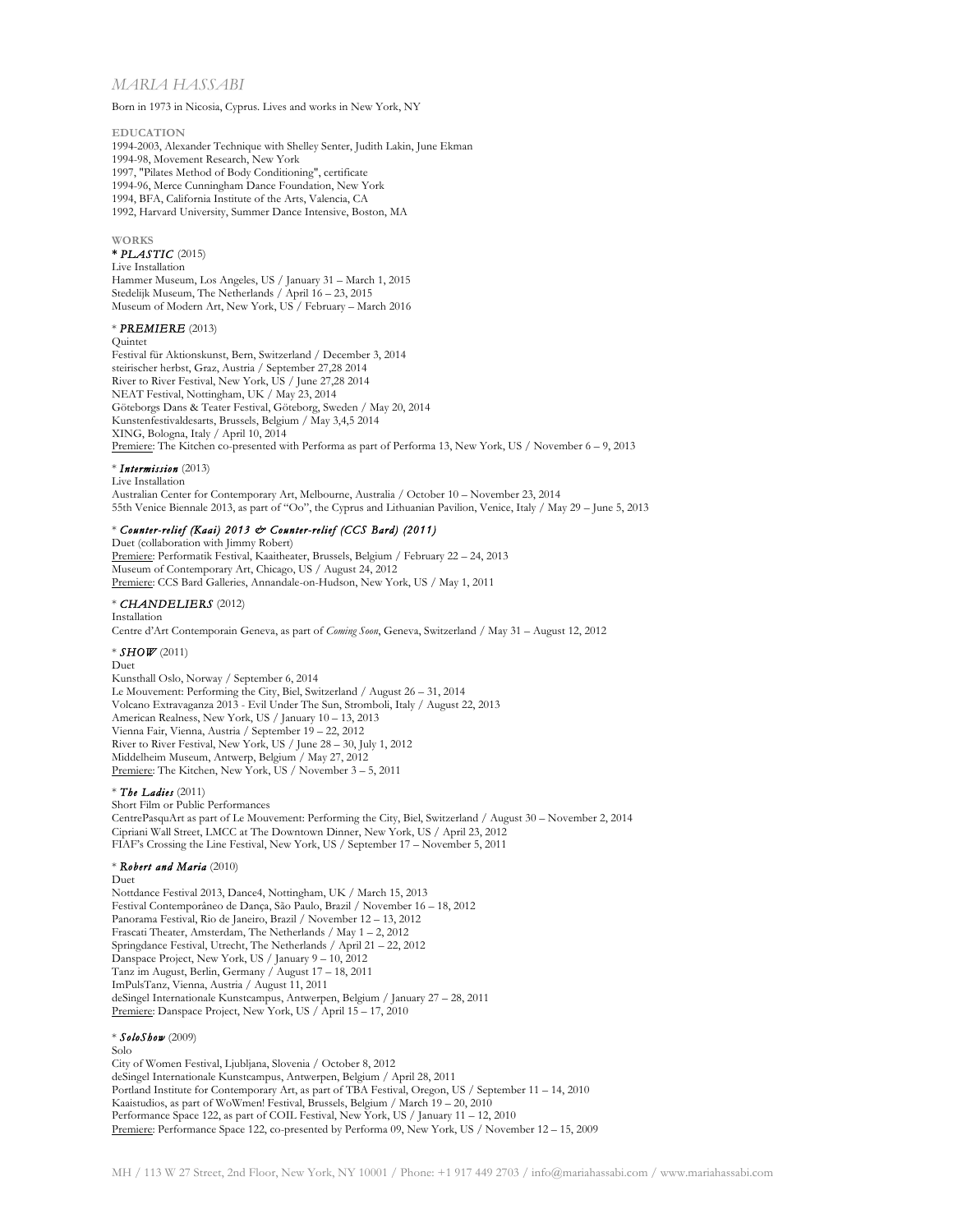## \* *SOLO* (2009)

Solo

Nottdance Festival 2013, Nottingham, UK / March 10, 2013 Lavanderia a Vapore, Torino, Italy / March 7, 2013 Beit Hair Center for Urban Culture, Tel Aviv, Israel / November 27, 2011 Soumaya Museum, Mexico City, Mexico / April 8, 2011 BOUGE B Festival, deSingel Internationale Kunstcampus, Antwerpen, Belgium / April 23, 2010 Premiere: Performance Space 122, co-presented by FIAF's Crossing the Line Festival, New York, US / September 29 – October 4, 2009

## \* *GLORIA* (2007)

Duet

In-Presentable 08 Festival, Madrid, Spain / June 21, 2008 Performance Space 122, as part of COIL Festival, New York, US / January 11 – 12, 2008 Premiere: Performance Space 122, New York, US / November 7 – 10, 2007 Movement Research Festival, New York, US / June 8, 2007 Trio Premiere: Ballroom Marfa, Texas, US / May 11, 2007

# \* *Still Smoking* (2006)

Sextet

ImPulsTanz Festival, [8:tension] Young Choreographers' Series, Vienna, Austria / August 7, 2006 9th European Dance Festival, Rialto Theater, Limassol, Cyprus / June 24, 2006 Premiere: The Kitchen, New York, US / April 7 – 13, 2006

# \* *Dead is Dead* (2004)

Sextet

Premiere: Dance Theater Workshop, New York, US / December 9 - 11, 2004

## \* *LIGHTS* (2001)

Trio

Athens, Greece / March 29, 2002 Fringe Tomar International Festival of Contemporary Dance, Portugal / September 23, 2001 Premiere: Biennale of Young Artists of Europe and the Mediterranean, Sarajevo / July 22, 2001 PS 1 Contemporary Art Center, New York, US / July 14, 2001 Movement Research at Judson Memorial Church, New York, US / 2001 Dixon Place, New York, US / 2001

#### **SHORT-FORM WORKS**

#### \* *"come in my house i want to hurt you!"* (2008) Solo

DMAC - Duo Multicultural Arts Center, New York, US / October 8 – 9, 2008

## \* *UnNamed* (2006)

Solo TSEH-Springdance/Dialogue, Moscow, Russia / July 28, 2006

# \* *Forest near Chelsea* (2003)

Duet

Dance in Progress, The Kitchen, New York, US / December 18 – 19, 2003 Dance Theater Workshop Benefit Performance, The Joyce Theater, New York, US / June 7, 2003 The Kitchen Benefit Performance, Chelsea Museum, New York, US Dixon Place, New York, US

\* *HAPPINESS* (2003) Duet Self-produced, New York, US

### \* *Late Night Future* (2002)

Quartet Dance Theater Workshop: Split Stream, New York, US / October 29, 2002

\* *a solo* (2002) Danspace Project at St. Marks Church, Food for Thought Series, New York, US / June 2002

\* *sketch one* (2000) Solo Dance Theater Workshop, Fresh Tracks, New York, US / February 27, 2001 Diana Von Fustenberg Theater, New York, US / 2000 Dixon Place, New York, US / 2000

**AWARDS / GRANTS**  2014 Jerome Foundation, Grant 2013 "Special Mention" for the Cyprus and Lithuanian Pavilion at 55th Venice Biennale The MAP Fund, Grant LMCC's Extended Life Program, Grant Jerome Foundation, Grant Manhattan Community Arts Fund, supported by the NYC Department of Cultural Affairs and administered by the LMCC, Grant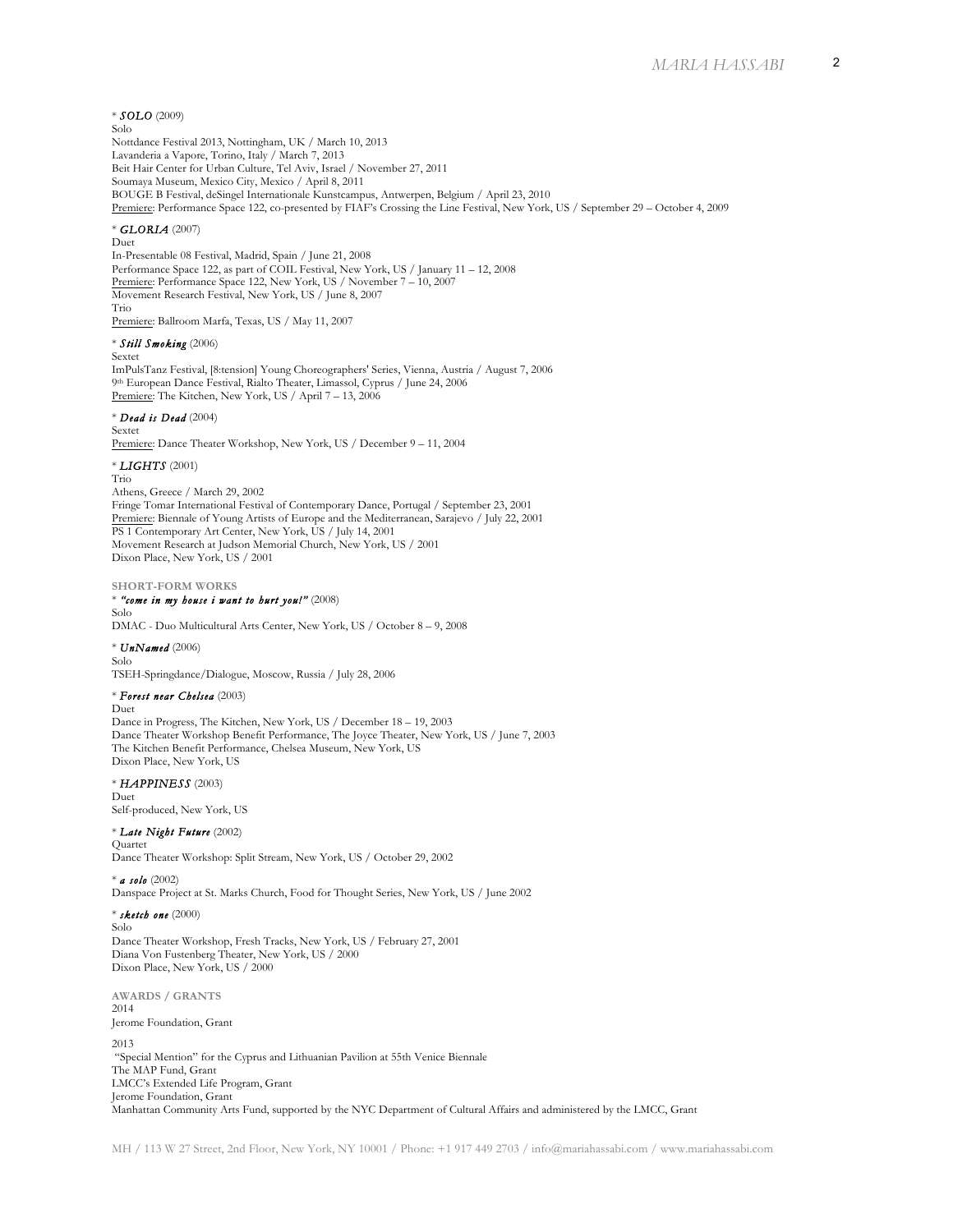Mertz Gilmore Foundation, Grant

2012

LMCC (Lower Manhattan Council of the Arts) President's Award for Performing Arts

2011

Guggenheim Fellowship The MAP Fund, Grant The Brown Foundation, Inc. of Houston, Grant Jerome Foundation, Grant Manhattan Community Arts Fund, supported by the NYC Department of Cultural Affairs and administered by the LMCC, Grant

### 2009

Foundation for Contemporary Arts, 2009 Grants to Artists Award National Performance Network Creation Fund, Grant The Brown Foundation, Inc. of Houston, Grant Manhattan Community Arts Fund, supported by the NYC Department of Cultural Affairs and administered by the LMCC, Grant

### 2007

Foundation 2021, Grant

Manhattan Community Arts Fund, supported by the NYC Department of Cultural Affairs and administered by the LMCC, Grant 2006

Foundation 2021, Grant The Brown Foundation, Inc. of Houston, Grant

2004 Foundation 2021, Grant

**RESIDENCIES / TEACHING / LECTURES**

#### 2013

Mount Tremper, New York, US / Residency for the creation of PREMIERE / October 16 – 26, 2013 Pa-f, St Ermes, France / Residency for the creation of PREMIERE / August 2 – 17, 2013 Kaaitheater, Brussels, Belgium / Residency for the creation of PREMIERE / June 17 – 30, 2013

Dance4, Nottingham, UK / Residency for the creation of PREMIERE / March 11 – 22, 2013

Dance4, Nottingham, UK / Guest Teacher

Balletto Teatro di Torino, Turin, Italy / Guest Teacher

### 2012

Plesni Teater Ljubljana, Slovenia / Workshop and Presentation / September 30 – October 7, 2012 ImPulsTanz Festival, Vienna / Coaching Workshop with Krõõt Juurak / August 6 – 10, 2012 Mentoring Europe in Motion, Springdance Festival, Utrecht / April 16 – 26, 2012

#### 2011

ImPulsTanz Festival, Vienna / Residency for the creation of SHOW Kaai Theater, Brussels / Residency for creation of Counter-relief deSingel, Antwerp / Guest Teacher

#### 2010

Pacific Northwest College of Art / Guest Lecturer and Teacher DANSLAB, Den Haag, The Netherlands / Guest Teacher and Residency for the creation of Robert and Maria

### 2009

Herberger College of the Arts at Arizona State University, Tempe / Guest Lecturer, Teacher and Residency for the creation of SoloShow

2004

Residency at LEXDance Under the Radar Residency Program / Residency for the creation of Dead is Dead

## **COLLABORATIONS**

**SAY SOMETHING: six speech acts** (2013) Directed by Philipp Gehmacher / Performer Premiere: ImPulsTanz, Vienna, Austria / July 17, 2013

**threeASFOUR** (2012) Spring Fashion Show / Choreographer

**Kiss of the Damn** (2011) Film, directed by Zan Cassavetes / Actress

### **Oidipous, my foot** (2011)

directed by Jan Ritsema / Collaborator and Performer Steirischer Herbst, Graz, Austria / October 13 – 15, 2011 Pact Zollverein, Essen, Germany / April 15 – 16, 2011 Premiere: Kaai Theater, Belgium / January 21 – 22, 2011

# **Temporary Collective** (2010)

Danspace Project / December 3, 2010 The Movement Research Festival Fall 2010 at Judson Church, New York, US / November 29, 2010

**VPL** (2010) Film by Jessica Mitrani and Victoria Bartlet / Choreography and Performance

# **Rock Opera with TV Baby** (2010)

MH / 113 W 27 Street, 2nd Floor, New York, NY 10001 / Phone: +1 917 449 2703 / info@mariahassabi.com / www.mariahassabi.com